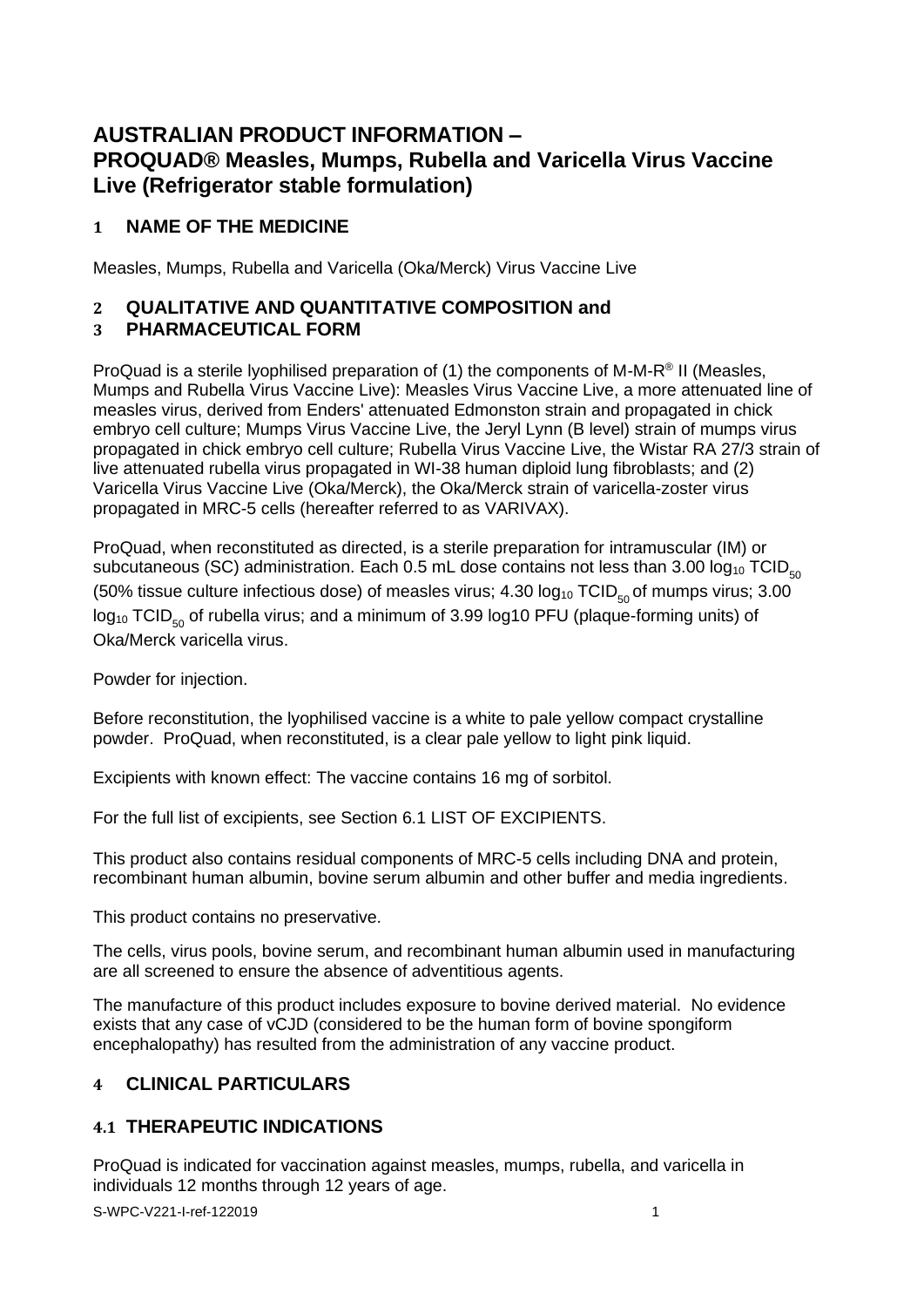# **4.2 DOSE AND METHOD OF ADMINISTRATION**

## **Dosage**

Individuals aged 12 months to 12 years should receive a single dose of ProQuad administered subcutaneously or intramuscularly.

If the first dose of a measles-containing vaccine is given between 6 months of age and less than 12 months of age (in an at-risk situation such as measles outbreak, or due to official recommendations) the response to the vaccine may be adversely influenced by circulating maternal antibodies. Therefore, another dose of a measles-containing vaccine should be given at 12 months of age or later. A subsequent (third) dose can be administered if warranted by official recommendations for a measles-containing vaccine.

At least one month should elapse between a dose of M-M-R II and ProQuad. If a second dose of varicella-containing vaccine is administered, there should be a minimum interval of 1 month between doses.

Do not give immune globulin (IG) or Varicella-Zoster Immune Globulin (VZIG) concomitantly with ProQuad (see Section 4.5 INTERACTIONS WITH OTHER MEDICINES AND OTHER FORMS OF INTERACTIONS).

## **Method of administration**

FOR SUBCUTANEOUS OR INTRAMUSCULAR ADMINISTRATION. DO NOT INJECT INTRAVASCULARLY.

The vaccine is to be injected in the deltoid region of the upper arm or in the higher anterolateral area of the thigh.

The vaccine should be administered subcutaneously in patients with thrombocytopenia or any coagulation disorder.

CAUTION: A sterile syringe free of preservatives, antiseptics, detergents, and other antiviral substances must be used for each injection and/or reconstitution of ProQuad because these substances may inactivate the vaccine viruses.

To reconstitute the vaccine, use only the diluent supplied because it is free of preservatives or other antiviral substances, which might inactivate the vaccine viruses. The diluent may be supplied in a separate carton.

It is important to use a separate sterile syringe and needle for each patient to prevent transmission of infectious agents from one individual to another.

## **The vials are for single use in one patient only.**

Withdraw the entire volume of solvent into a syringe (if a prefilled syringe is available, this step is not necessary). Inject the entire content of the syringe into the vial containing the powder. Gently agitate to dissolve completely. Withdraw the entire content of the reconstituted vaccine from the vial into the same syringe and inject the entire volume.

Parenteral drug products should be inspected visually for particulate matter and discoloration prior to administration, whenever solution and container permit.

S-WPC-V221-I-ref-122019 2 **IT IS RECOMMENDED THAT THE VACCINE BE ADMINISTERED IMMEDIATELY AFTER RECONSTITUTION, TO MINIMIZE LOSS OF POTENCY. DISCARD IF RECONSTITUTED**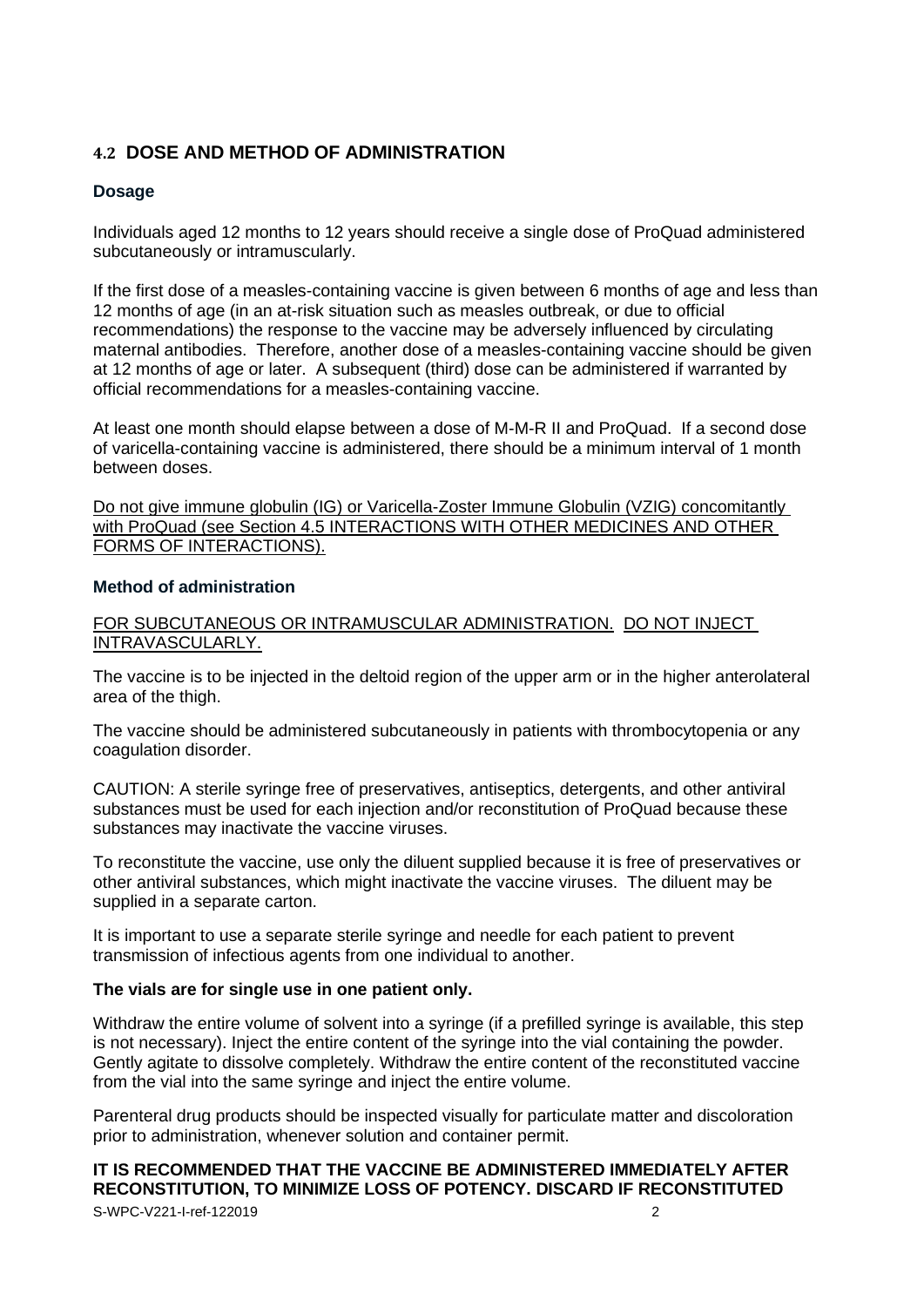## **VACCINE IS NOT USED WITHIN 60 MINUTES (1 HOUR) WHEN STORED AT 20ºC to 25°C OR WITHIN 150 MINUTES (2.5 HOURS) WHEN STORED AT 2ºC to 8°C.**

## **4.3 CONTRAINDICATIONS**

❖ History of hypersensitivity to any component of the vaccine, including gelatin.

❖ History of anaphylactoid reaction to neomycin.

❖ Blood dyscrasias, leukaemia, lymphomas of any type, or other malignant neoplasms affecting the bone marrow or lymphatic system.

❖ Immunosuppressive therapy (including high-dose corticosteroids); however, ProQuad is not contraindicated for use in individuals who are receiving topical corticosteroids or low-dose corticosteroids, as are commonly used for asthma prophylaxis or in patients who are receiving corticosteroids as replacement therapy, e.g., for Addison's disease. Vaccination with a live attenuated vaccine, such as varicella, can result in a more extensive vaccine-associated rash or disseminated disease in individuals on immunosuppressant doses of corticosteroids. Individuals who are on immunosuppressant drugs are more susceptible to infections than healthy individuals.

❖ Primary and acquired immunodeficiency states, including immunosuppression in association with AIDS or other clinical manifestations of infection with human immunodeficiency viruses; cellular immune deficiencies; and hypogammaglobulinaemic and dysgammaglobulinaemic states. Measles inclusion body encephalitis, pneumonitis, and death as a direct consequence of disseminated measles vaccine virus infection have been reported in severely immunocompromised individuals inadvertently vaccinated with measles-containing vaccine.

❖ Family history of congenital or hereditary immunodeficiency, unless the immune competence of the potential vaccine recipient is demonstrated.

❖ Active untreated tuberculosis.

 $\div$  Any active febrile illness with fever >38.5°C (>101.3°F); however, low-grade fever itself is not a contraindication to vaccination.

❖ Pregnancy; the possible effects of the vaccine on foetal development are unknown at this time. If vaccination of postpubertal females is undertaken, pregnancy should be avoided for 3 months following vaccination. (See Section 4.6 FERTILITY, PREGNANCY AND LACTATION, Use in pregnancy.)

# **4.4 SPECIAL WARNINGS AND PRECAUTIONS FOR USE**

#### *General*

Adequate treatment provisions, including adrenaline (epinephrine) injection (1:1000), should be available for immediate use should an anaphylactic or anaphylactoid reaction occur.

Due caution should be employed in administration of ProQuad to persons with individual or family history of convulsions, a history of cerebral injury or any other condition in which stress due to fever should be avoided. The physician should be alert to the temperature elevation that may occur following vaccination (see Section 4.8 ADVERSE EFFECTS (UNDESIRABLE EFFECTS).

The safety and efficacy of ProQuad have not been established in individuals who are known to be infected with human immunodeficiency viruses with or without evidence of immunosuppression (see Section 4.3 CONTRAINDICATIONS).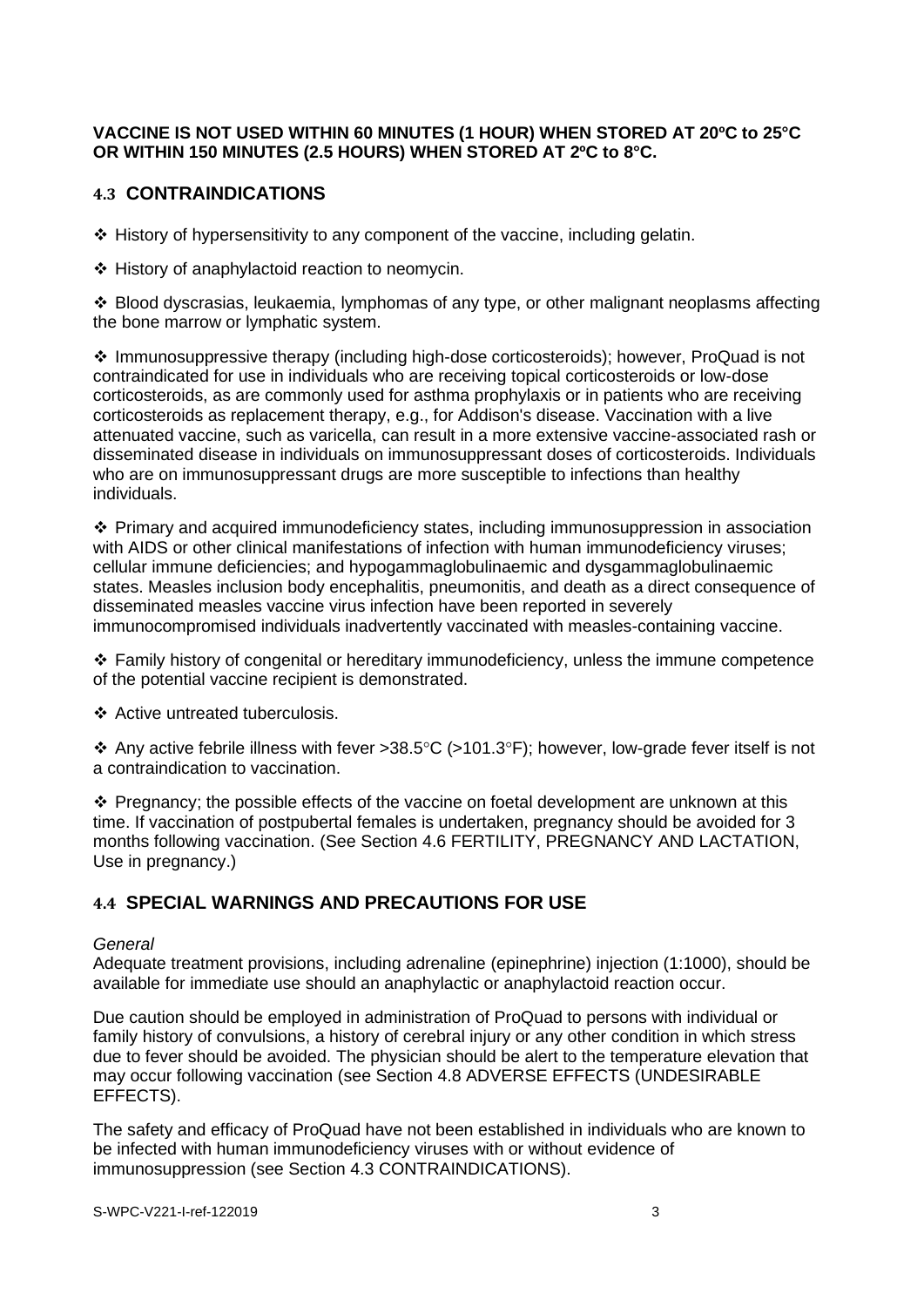The duration of protection from measles, mumps, rubella, and varicella infection after vaccination with ProQuad is unknown (see Section 5 PHARMACOLOGICAL PROPERTIES).

As for any vaccine, vaccination with ProQuad may not result in protection in all vaccine recipients.

#### *Transmission*

Excretion of small amounts of the live attenuated rubella virus from the nose or throat has occurred in the majority of susceptible individuals 7 to 28 days after vaccination. There is no confirmed evidence to indicate that such virus is transmitted to susceptible persons who are in contact with the vaccinated individuals. Consequently, transmission through close personal contact, while accepted as a theoretical possibility, is not regarded as a significant risk. However, transmission of the rubella vaccine virus to infants via breast milk has been documented (see Section 4.6 FERTILITY, PREGNANCY AND LACTATION, Use in lactation).

There are no reports of transmission of the more attenuated Enders' Edmonston strain of measles virus or the Jeryl Lynn™ strain of mumps virus from vaccine recipients to susceptible contacts.

Post-licensing experience suggests that transmission of varicella vaccine virus (Oka/Merck) resulting in varicella infection including disseminated disease may occur rarely between vaccine recipients (who develop or do not develop a varicella-like rash) and contacts susceptible to varicella including healthy as well as high-risk individuals.

High-risk individuals susceptible to varicella include:

- Immunocompromised individuals (see Section 4.3 CONTRAINDICATIONS);
- Pregnant women without documented positive history of varicella (chickenpox) or laboratory evidence of prior infection;

• Newborn infants of mothers without documented positive history of varicella or laboratory evidence of prior infection.

Vaccine recipients should attempt to avoid, whenever possible, close association with high-risk individuals susceptible to varicella for up to 6 weeks following vaccination. In circumstances where contact with high-risk individuals susceptible to varicella is unavoidable, the potential risk of transmission of the varicella vaccine virus should be weighed against the risk of acquiring and transmitting wild-type varicella virus.

#### *Hypersensitivity to Eggs*

Live measles vaccine and live mumps vaccine are produced in chick embryo cell culture. Persons with a history of anaphylactic, anaphylactoid, or other immediate reactions (e.g., hives, swelling of the mouth and throat, difficulty breathing, hypotension, or shock) subsequent to egg ingestion may be at an enhanced risk of immediate-type hypersensitivity reactions after receiving vaccines containing traces of chick embryo antigen. The potential risk-to-benefit ratio should be carefully evaluated before considering vaccination in such cases. Such individuals may be vaccinated with extreme caution, having adequate treatment on hand should a reaction occur.

#### *Thrombocytopenia and Coagulation disorders*

This vaccine should be given subcutaneously to individuals with thrombocytopenia or any coagulation disorder because bleeding may occur following an intramuscular administration in these individuals.

No clinical data are available regarding the development or worsening of thrombocytopenia in individuals vaccinated with ProQuad. Cases of thrombocytopenia have been reported in postmarketing experience after primary vaccination with ProQuad. In addition, cases of thrombocytopenia have been reported after primary vaccination or revaccination with measles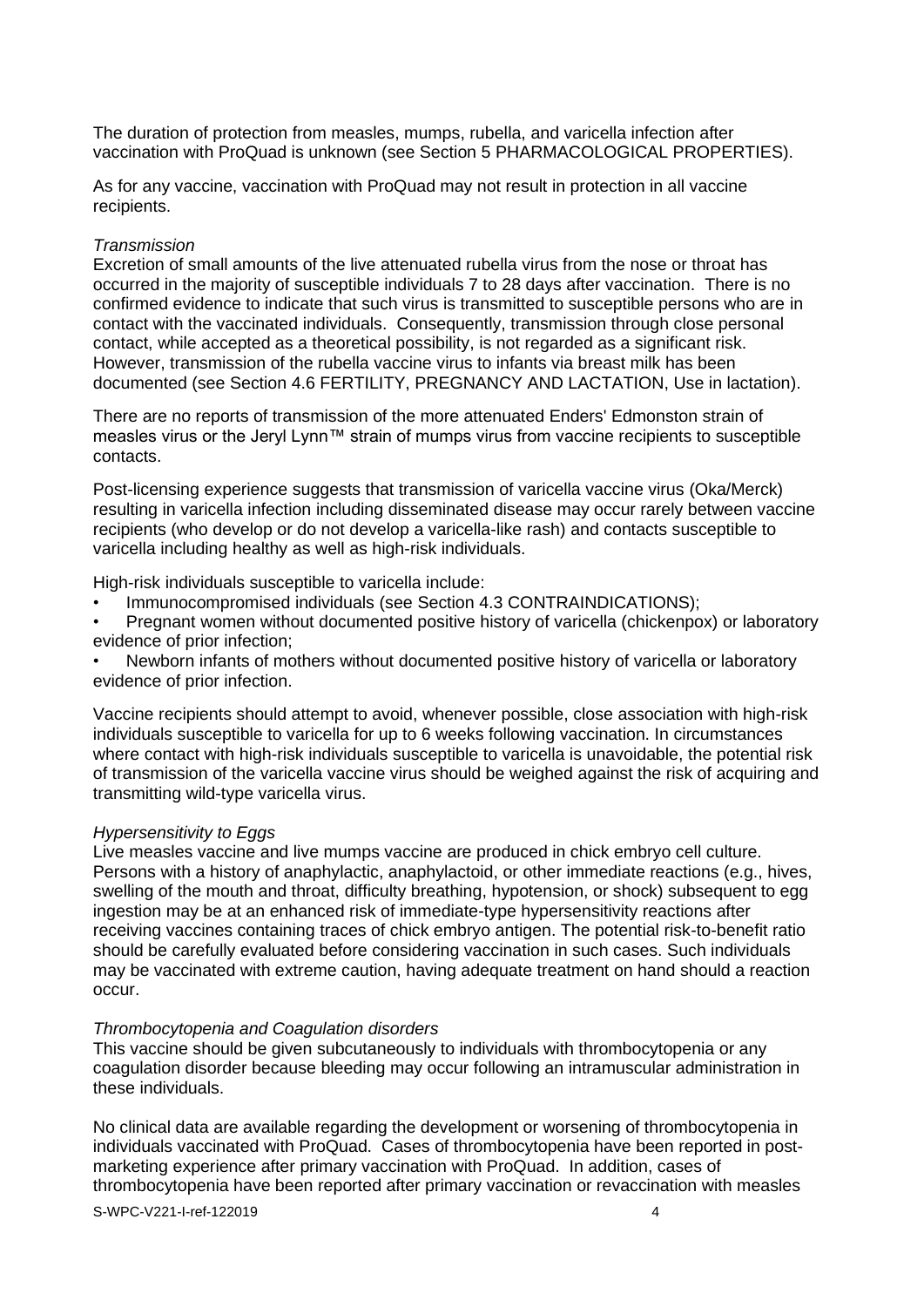vaccine; with measles, mumps, and rubella vaccine; and with varicella vaccine. Post- marketing experience with live measles, mumps, and rubella vaccine indicates that individuals with current thrombocytopenia may develop more severe thrombocytopenia following vaccination. In addition, individuals who experienced thrombocytopenia following the first dose of a live measles, mumps, and rubella vaccine may develop thrombocytopenia with repeat doses. Serologic status may be evaluated to determine whether or not additional doses of vaccine are needed. The potential risk-to-benefit ratio should be carefully evaluated before considering vaccination with ProQuad in such cases (see Section 4.8 ADVERSE EFFECTS (UNDESIRABLE EFFECTS).

#### *Post-Exposure Prophylaxis*

No clinical data are available for ProQuad Frozen administered after exposure to measles, mumps, rubella or varicella; however, post-exposure prophylaxis has been demonstrated for measles and varicella with measles-containing vaccine and varicella virus vaccine, respectively. Vaccination of susceptible individuals within 3 days of exposure to wild-type measles may provide some protection. Vaccination of susceptible individuals within 3 days of exposure to wild type varicella may prevent a clinically apparent infection or modify the course of the infection. In addition, there are limited data that indicate that vaccination up to 5 days after exposure to varicella may modify the course of the infection.

#### *Adolescents and Adults*

No clinical data are available on the safety, immunogenicity, and efficacy of ProQuad in adolescents and adults.

#### *Tuberculin Test*

It has been reported that live attenuated measles, mumps, and rubella virus vaccines given individually may result in a temporary depression of tuberculin skin sensitivity. Therefore, if a tuberculin test is to be done, it should be administered either any time before, simultaneously with, or at least 4 to 6 weeks after ProQuad.

#### *Tuberculosis*

Children under treatment for tuberculosis have not experienced exacerbation of the disease when vaccinated with live measles virus vaccine; no studies have been reported to date of the effect of measles virus vaccines on children with untreated tuberculosis.

#### **Use in the elderly**

No data available.

#### **Paediatric use**

ProQuad has not been studied in infants less than 12 months of age and is not recommended for administration in this age group.

#### **Effects on laboratory tests**

See Section 4.4 SPECIAL WARNINGS AND PRECAUTIONS FOR USE, *Tuberculin Test.*

## **4.5 INTERACTIONS WITH OTHER MEDICINES AND OTHER FORMS OF INTERACTIONS**

Administration of immune globulins (IG) concomitantly with ProQuad may interfere with the expected immune response. Vaccination should be deferred for at least 3 months following blood or plasma transfusions, or administration of IG. However, the appropriate suggested interval between transfusion or IG administration and vaccination will vary with the type of transfusion or indication for, and dose of, IG (e.g., 5 months for VZIG).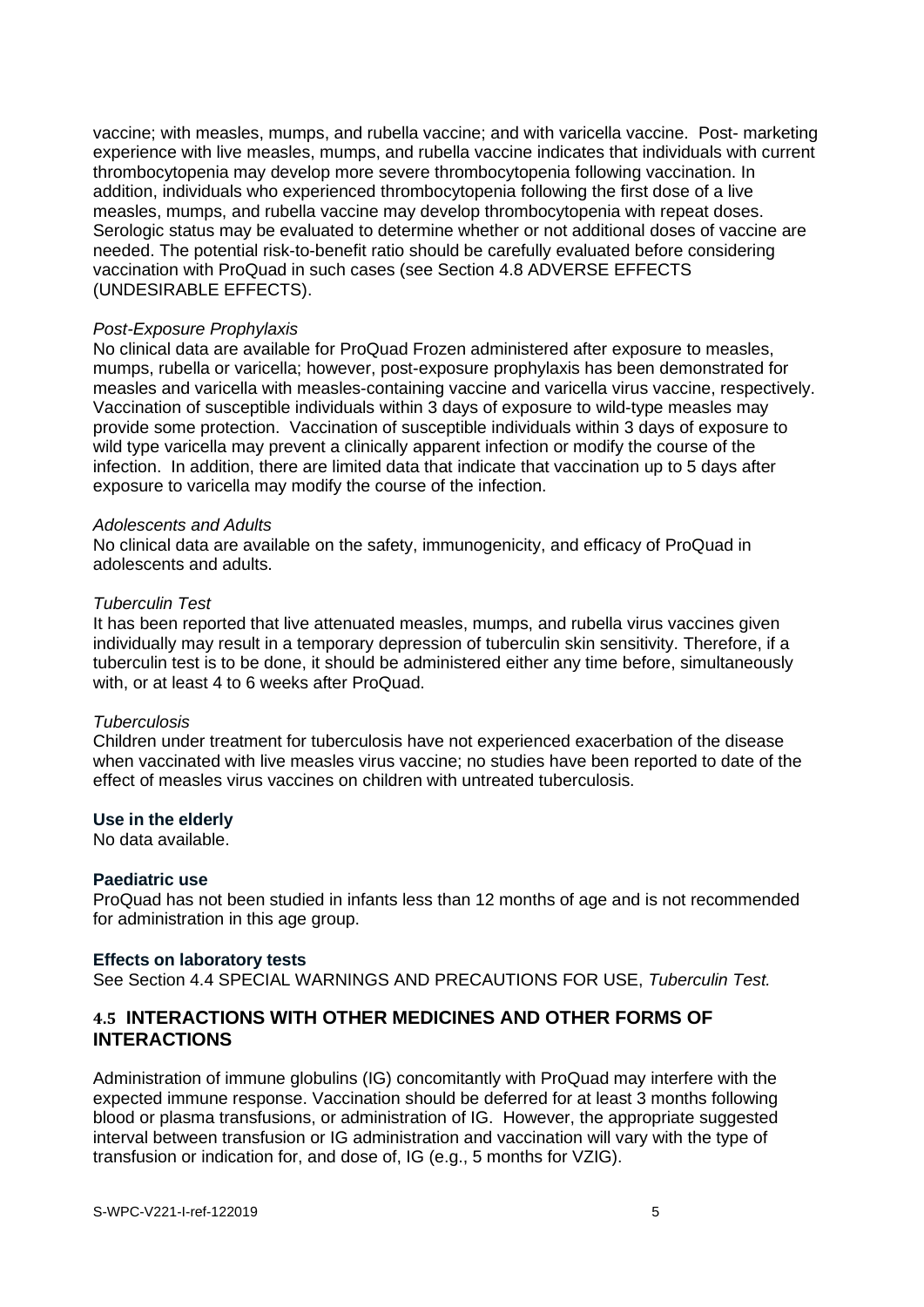Following administration of ProQuad, any IG including VZIG should not be given for 1 month thereafter unless its use outweighs the benefits of vaccination.

Vaccine recipients should avoid use of salicylates for 6 weeks after vaccination with ProQuad as Reye syndrome has been reported following the use of salicylates during wild-type varicella infection.

#### *Concomitant use with other vaccines*

At least 1 month should elapse between a dose of M-M-R II and a dose of ProQuad. If for any reason a second dose of varicella-containing vaccine is required, at least 1 month should elapse between administration of the 2 doses.

The fourth dose of DTaP (diphtheria, tetanus, acellular pertussis vaccine) is indicated for children 15 months of age and older. Limited data suggest that ProQuad may be administered concomitantly (at separate injection sites) with DTaP in children 15 months of age and older (for children less than 15 months of age see Section 5 PHARMACOLOGICAL PROPERTIES).

Results from clinical studies indicate that ProQuad may be administered concomitantly with *Haemophilus* b conjugate (meningococcal protein conjugate), hepatitis B (recombinant), *Pneumococcal 7-valent Conjugate and/or Hepatitis A vaccines for children 12 to 15 months of* age.

There are no data for the administration of ProQuad with inactivated poliovirus vaccine.

There are no data for concurrent administration of ProQuad and DTaP containing vaccines registered in Australia (see Section 5.1 PHARMACODYNAMIC PROPERTIES, Studies with Other Vaccines).

## **4.6 FERTILITY, PREGNANCY AND LACTATION**

#### **Effects on fertility**

## *Impairment of fertility*

ProQuad has not been evaluated for its potential to impair fertility.

#### *Females of Childbearing Age*

In females of childbearing age, pregnancy should be avoided for 3 months following vaccination (see Use in pregnancy).

#### **Use in pregnancy** *(Category B2)*

Studies have not been conducted with ProQuad in pregnant women. It is also not known whether ProQuad can cause harm to the foetus when administered to a pregnant woman or can affect reproduction capacity. Therefore, ProQuad should not be administered to pregnant females; furthermore, pregnancy should be avoided for 3 months following vaccination (see Sections 4.1 THERAPEUTIC INDICATIONS and 4.3 CONTRAINDICATIONS).

S-WPC-V221-I-ref-122019 6 In counseling women who are inadvertently vaccinated when pregnant or who become pregnant within 3 months of vaccination, the physician should be aware of the following: (1) Reports have indicated that contracting wild-type measles during pregnancy enhances foetal risk. Increased rates of spontaneous abortion, stillbirth, congenital defects and prematurity have been observed subsequent to wild-type measles during pregnancy. There are no adequate studies of the attenuated (vaccine) strain of measles virus in pregnancy. However, it would be prudent to assume that the vaccine strain of virus is also capable of inducing adverse foetal effects; (2) Mumps infection during the first trimester of pregnancy may increase the rate of spontaneous abortion. Although mumps vaccine virus has been shown to infect the placenta and foetus, there is no evidence that it causes congenital malformations in humans; (3) In a 15-year survey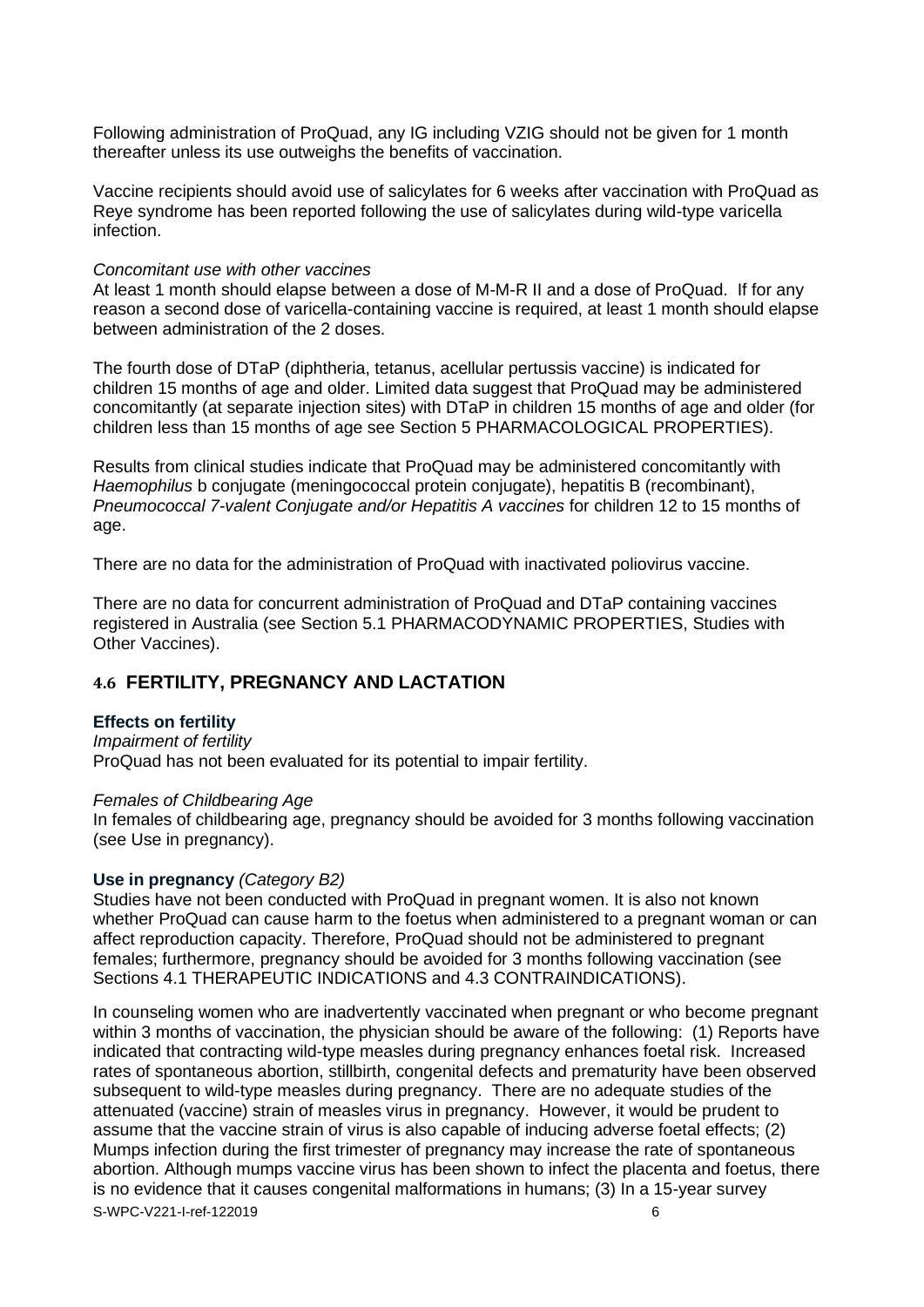involving over 1100 pregnant women who received rubella vaccine within 3 months before or after conception (of whom 635 received the Wistar RA 27/3 strain), none of the newborns had abnormalities compatible with congenital rubella syndrome; and (4) Wild-type varicella can sometimes cause harm to the foetus.

In the first 10 years of the Pregnancy Registry for varicella vaccine (Oka/Merck), of 139 seronegative women and 449 women of unknown serostatus who received varicella vaccine during pregnancy or within 3 months before pregnancy, none had newborns with abnormalities compatible with congenital varicella syndrome.

#### **Use in lactation**

It is not known whether measles, mumps, or varicella virus is secreted in human milk. Studies have shown that lactating postpartum women vaccinated with live attenuated rubella vaccine may secrete the virus in breast milk and transmit it to breast-fed infants. In the infants who developed serological evidence of rubella infection, none exhibited severe disease; however, one exhibited mild clinical illness typical of acquired rubella. Therefore, caution should be exercised when ProQuad is administered to a nursing woman.

## **4.7 EFFECTS ON ABILITY TO DRIVE AND USE MACHINES**

The effects of this medicine on a person's ability to drive and use machines were not assessed as part of its registration.

## **4.8 ADVERSE EFFECTS (UNDESIRABLE EFFECTS)**

#### *Children 12 through 23 months of age*

In clinical trials, ProQuad was administered alone to 6038 children 12 through 23 months of age. ProQuad was generally well tolerated.

Children received either the refrigerator-stable formulation or the frozen formulation of ProQuad and were monitored for 6 weeks post vaccination. The safety profiles were similar for the two formulations. The safety of the frozen formulation of ProQuad was compared with the safety of M-M-R II and VARIVAX given concomitantly at separate injection sites. The safety profile for ProQuad was similar to the component vaccines.

The only systemic vaccine-related adverse experiences that were reported at a significantly greater rate in individuals who received ProQuad than in individuals who received M-M-R II and VARIVAX concomitantly at separate injection sites were fever (≥38.9°C [≥102°F] oral equivalent or abnormal) (21.5% versus 14.9%, respectively), and measles-like rash (3.0% versus 2.1%, respectively). Both fever and measles-like rash usually occurred within 5 to 12 days following the vaccination, were of short duration, and resolved with no long-term sequelae. Pain/tenderness/soreness at the injection site was reported at a statistically lower rate in individuals who received ProQuad than in individuals who received M-M-R II and VARIVAX concomitantly at separate injection sites (22.0% versus 26.7%, respectively). The only vaccinerelated injection site adverse experience that was more frequent among recipients of ProQuad than recipients of M-M-R II and VARIVAX was rash at the injection site (2.3% versus 1.5%, respectively).

Across clinical studies, the following adverse experiences were reported as vaccine-related by the investigator in individuals after a single dose of ProQuad (excluding single events with a frequency  $\leq$ 0.02%). Several adverse experiences were solicited in the clinical studies and are designated with the symbol († ).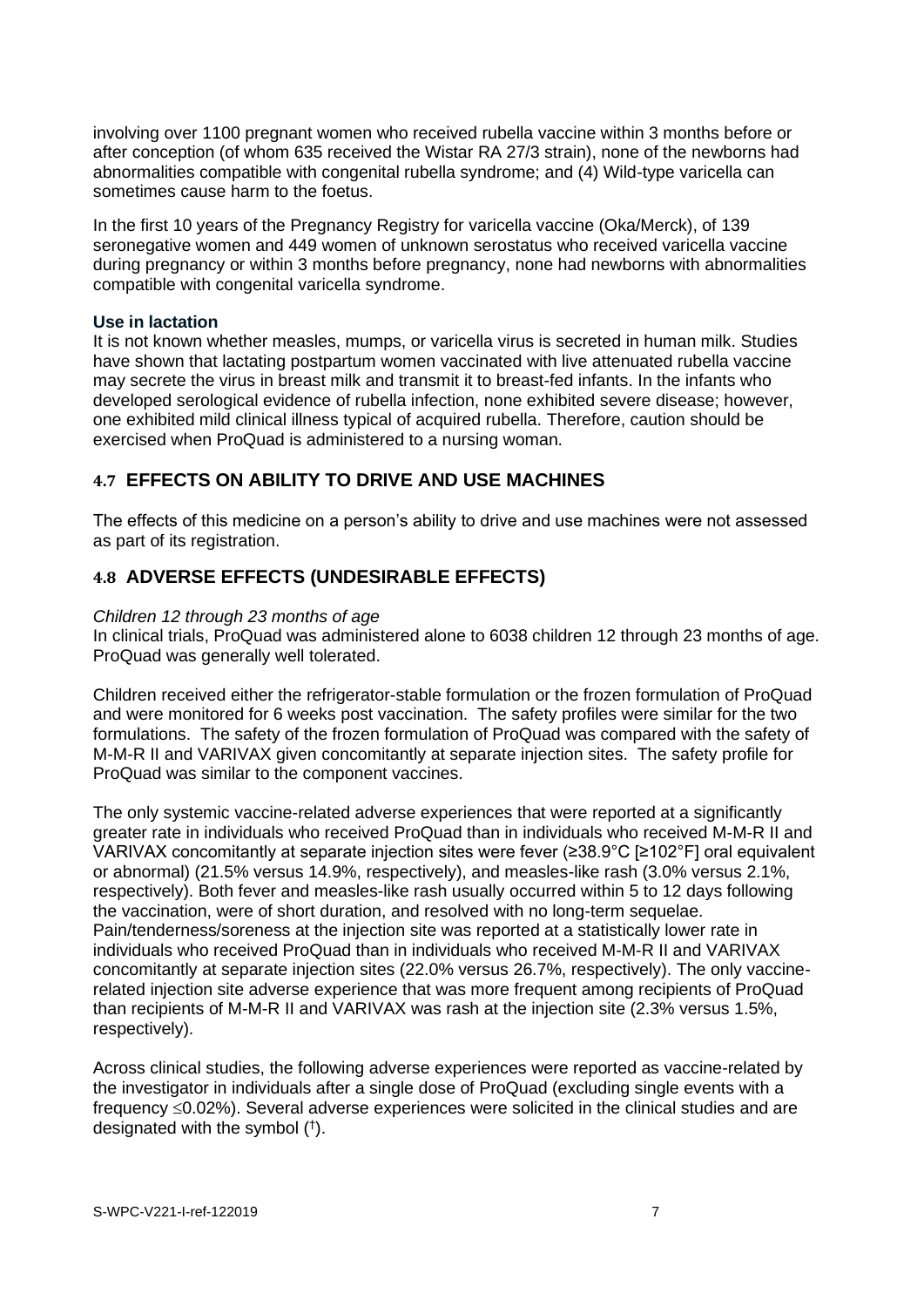*[Very common (≥1/10); Common (≥1/100, <1/10); Uncommon (≥1/1,000, <1/100); Rare (≥1/10,000, <1/1,000)]*

*Infections and infestations Common:* upper respiratory infection *Uncommon:* gastroenteritis, ear infection/otitis, nasopharyngitis, otitis media, pharyngitis, roseola, viral infection, viral rash *Rare:* bronchiolitis, candidiasis, infectious croup, tonsillitis, varicella† , viral gastroenteritis

*Blood and lymphatic disorders Rare:* lymphadenopathy

*Immune system disorders Rare:* allergy/hypersensitivity

*Metabolism and nutrition disorders Uncommon:* anorexia, decreased appetite

*Psychiatric disorders Common:* irritability *Uncommon:* crying, insomnia, sleep disorder *Rare:* agitation, clinging*,* emotional changes

*Nervous system disorders Uncommon:* febrile seizure (see below), somnolence *Rare:* ataxia, headache, lethargy

*Eye disorders Rare:* conjunctivitis, tearing, visual discomfort

*Ear and labyrinth disorders Rare*: ear pain

*Vascular disorders Rare:* flushing

*Respiratory, thoracic, and mediastinal disorders Uncommon:* cough, nasal congestion, respiratory congestion, rhinorrhoea *Rare*: wheezing

*Gastrointestinal disorders Common:* diarrhoea, vomiting *Rare:* flatulence, nausea, teething

*Skin and subcutaneous tissue disorders* Common: measles-like rash<sup>†</sup>, rash, varicella-like rash<sup>†</sup>, *Uncommon:* dermatitis (including contact, atopic, and diaper rash), eczema, erythema, miliaria rubra/heat rash, rubella-like rash† , urticaria, viral exanthema *Rare:* acne, drug eruption, exanthema

S-WPC-V221-I-ref-122019 8 *General disorders and administration site conditions Very common:* fever ≥38.9°C ([≥102°F] oral equivalent or abnormal)<sup>†</sup>, erythema<sup>†</sup> or pain/tenderness/soreness† at the injection site *Common:* ecchymosis or swelling<sup>†</sup> at the injection site, injection site rash<sup>†</sup> *Uncommon:* asthenia/fatigue, induration or warmth at the injection site, injection site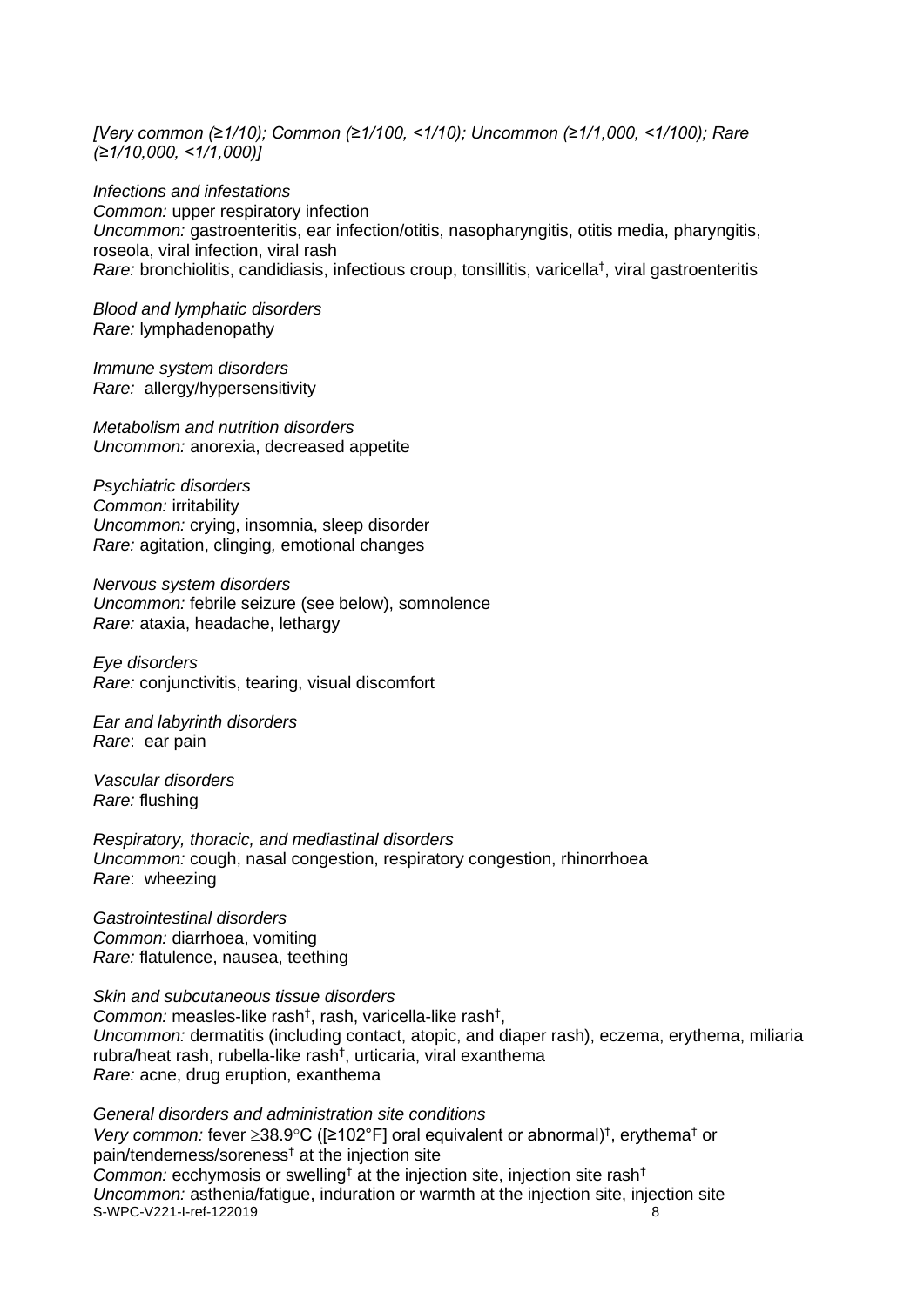#### haemorrhage, injection site mass/lump, malaise

*Rare:* flu-like/influenza-like illness, injection site discoloration, injection site reaction, pain, pain/tenderness/soreness

*Injury and poisoning, and procedural complications Rare:* contusion, non-venomous bite/sting

## *Other Adverse Experiences*

Additionally, adverse experiences reported with post-marketing use of ProQuad and/or in clinical studies and/or post-marketing use of M-M-R II, the component vaccines, and VARIVAX without regard to causality or frequency are summarized below.

#### *Infections and infestations*

atypical measles, cellulitis, epididymitis, herpes zoster‡ , infection, influenza, measles, orchitis, parotitis, respiratory infection, skin infection, varicella (vaccine strain)

*Blood and the lymphatic system disorders* aplastic anaemia, lymphadenitis, regional lymphadenopathy, thrombocytopenia

#### *Immune system disorders*

anaphylactoid reaction, anaphylaxis and related phenomenon such as angioneurotic oedema, facial oedema, and peripheral oedema, anaphylaxis in individuals with or without an allergic history

*Psychiatric disorders* apathy, nervousness

#### *Nervous system disorders*

acute disseminated encephalomyelitis (ADEM), afebrile convulsions or seizures, aseptic meningitis (see below), Bell's palsy, cerebrovascular accident, dizziness, dream abnormality, encephalitis<sup>‡</sup> (see below), encephalopathy (see below), Guillain-Barré syndrome, hypersomnia, measles inclusion body encephalitis (see Section 4.3 CONTRAINDICATIONS), meningitis‡ , ocular palsies, paraesthesia, polyneuritis, polyneuropathy, subacute sclerosing panencephalitis (see below), syncope, transverse myelitis, tremor

‡Cases caused by wild-type varicella or vaccine strain varicella have been reported in immunocompromised or immunocompetent individuals administered VARIVAX (same varicella vaccine strain as in ProQuad).

#### *Eye disorders*

oedema of the eyelid, irritation, necrotising retinitis (reported only in immunocompromised individuals), optic neuritis, retinitis, retrobulbar neuritis

*Ear and labyrinth disorders* nerve deafness

*Vascular disorders* extravasation

#### *Respiratory, thoracic and mediastinal disorders*

bronchial spasm, bronchitis, epistaxis, pneumonitis (see Section 4.3 CONTRAINDICATIONS), pneumonia, pulmonary congestion, rhinitis, sinusitis, sneezing, sore throat

S-WPC-V221-I-ref-122019 9 *Gastrointestinal disorders* abdominal pain, haematochezia, mouth ulcer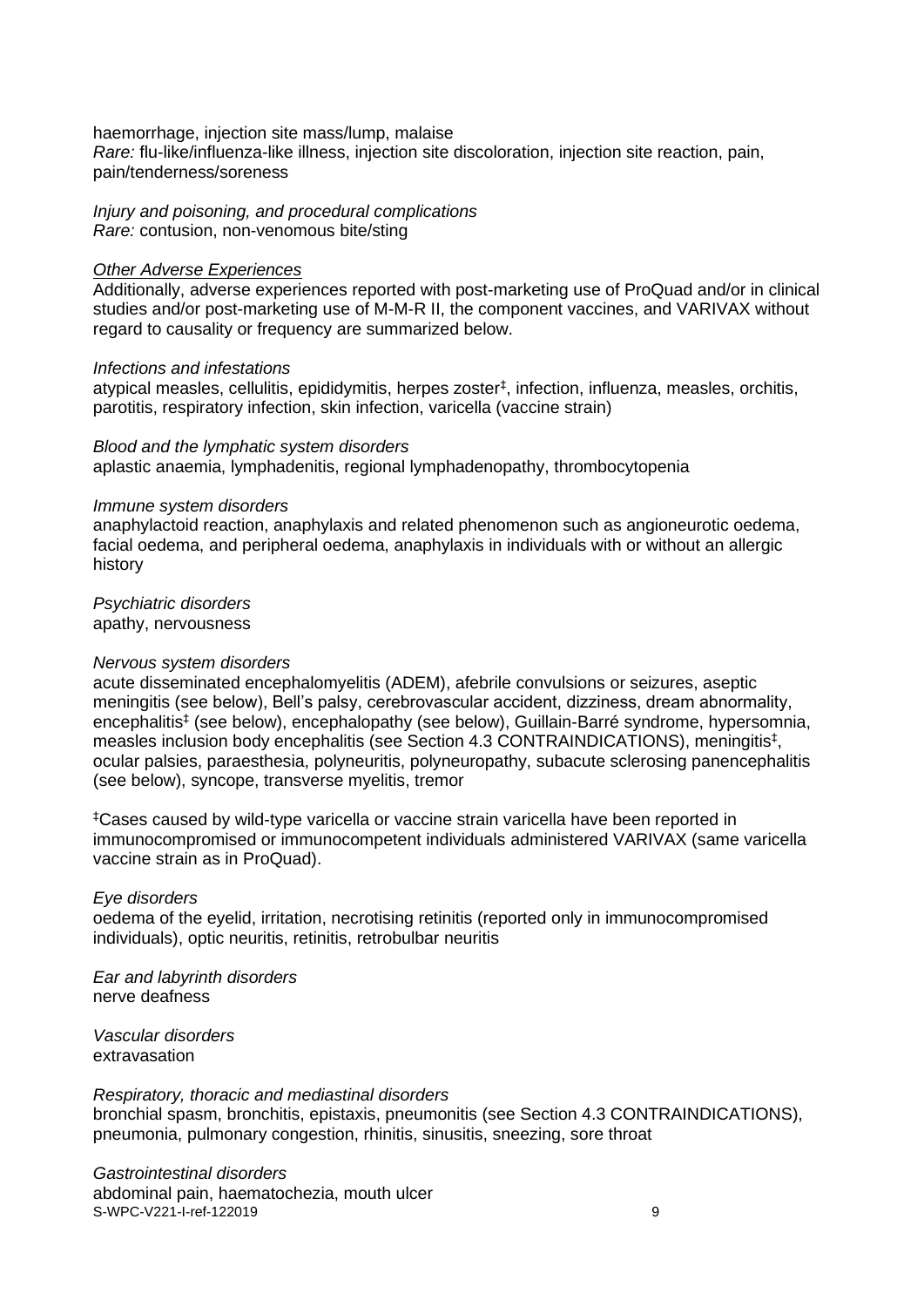#### *Skin and subcutaneous tissue disorders*

erythema multiforme, Henoch-Schőnlein purpura, herpes simplex, impetigo, panniculitis, pruritus, purpura, skin induration, Stevens-Johnson syndrome, sunburn, acute haemorrhagic oedema of infancy

#### *Musculoskeletal, connective tissue and bone disorders*

arthritis and/or arthralgia (usually transient and rarely chronic [see below]), musculoskeletal pain, myalgia, pain of the hip, leg, or neck, swelling

## *General disorders and administration site conditions*

injection site complaints (burning and/or stinging of short duration, eczema, oedema/swelling, hive-like rash, haematoma, induration, lump, vesicles, wheal and flare), inflammation, lip abnormality, papillitis, roughness/dryness, stiffness, trauma, varicella-like rash, venipuncture site haemorrhage, warm sensation, warm to touch

## *Children who received ProQuad intramuscularly*

The general safety profiles of the IM and SC administration routes were comparable.

## *Post-marketing safety surveillance*

Death from various, and in some cases unknown, causes has been reported rarely following vaccination with measles, mumps, and rubella vaccines; however, a causal relationship has not been established in healthy individuals (see Section 4.3 CONTRAINDICATIONS). No deaths or permanent sequelae were reported in a published post-marketing surveillance study in Finland involving 1.5 million children and adults who were vaccinated with M-M-R II during 1982 to 1993.

Encephalitis and encephalopathy have been reported approximately once for every 3 million doses of the combination of measles, mumps, and rubella vaccine contained in M-M-R II. Since 1978, post-marketing surveillance of M-M-R II indicates that serious adverse events such as encephalitis and encephalopathy continue to be rarely reported. The risk of such serious neurological disorders following live measles virus vaccine administration remains far less than that for encephalitis and encephalopathy with wild-type measles (1 per 1000 reported cases).

In severely immunocompromised individuals inadvertently vaccinated with measles-containing vaccine, measles inclusion body encephalitis, pneumonitis, and fatal outcome as a direct consequence of disseminated measles vaccine virus infection have been reported (see Section 4.3 CONTRAINDICATIONS); disseminated mumps and rubella vaccine virus infection have also been reported.

Arthralgia and/or arthritis (usually transient and rarely chronic), and polyneuritis are features of infection with wild-type rubella and vary in frequency and severity with age and gender, being greatest in adult females and least in prepubertal children. Following vaccination in children, reactions in joints are generally uncommon (0 to 3%) and of brief duration. In women, incidence rates for arthritis and arthralgia are generally higher than those seen in children (12 to 20%). and the reactions tend to be more marked and of longer duration. Symptoms may persist for a matter of months or on rare occasions for years. In adolescent girls, the reactions appear to be intermediate in incidence between those seen in children and adult women. Even in older women (35 to 45 years), these reactions are generally well tolerated and rarely interfere with normal activities.

Chronic arthritis has been associated with wild-type rubella infection and has been related to persistent virus and/or viral antigen isolated from body tissues. Only rarely have vaccine recipients developed chronic joint symptoms.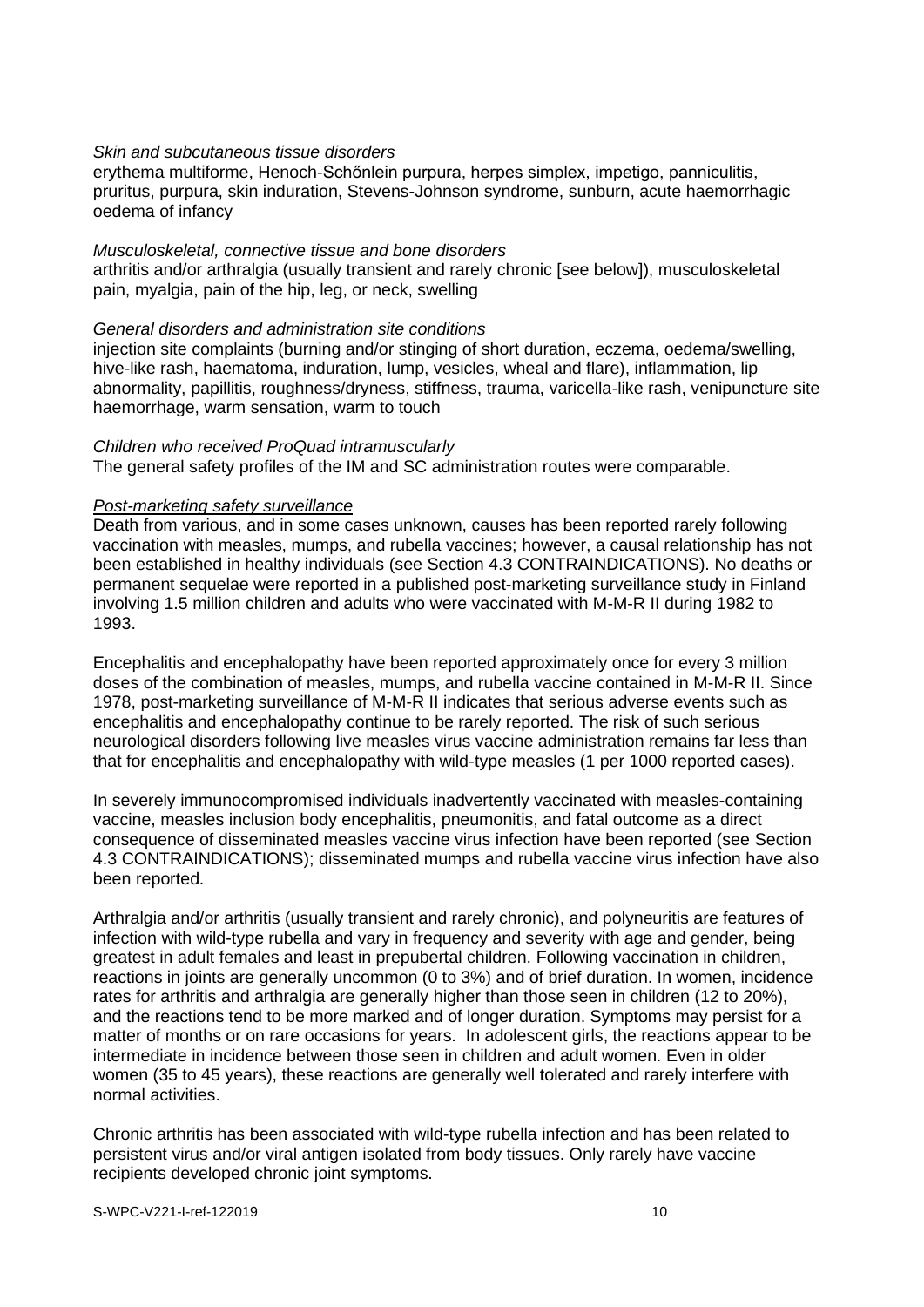There have been reports of subacute sclerosing panencephalitis (SSPE) in children who did not have a history of infection with wild-type measles but did receive measles vaccine. Some of these cases may have resulted from unrecognized measles in the first year of life or possibly from the measles vaccination. Based on estimated measles vaccine distribution in the United States (US), the association of SSPE cases to measles vaccination is about one case per million vaccine doses distributed. This is far less than the association with infection with wildtype measles, 6 to 22 cases of SSPE per million cases of measles. The results of a retrospective case-controlled study conducted by the US Centers for Disease Control and Prevention suggest that the overall effect of measles vaccine has been to protect against SSPE by preventing measles with its inherent higher risk of SSPE.

Cases of aseptic meningitis have been reported following measles, mumps, and rubella vaccination. Although a causal relationship between other strains of mumps vaccine and aseptic meningitis has been shown, there is no evidence to link Jeryl Lynn™ mumps vaccine to aseptic meningitis.

Febrile seizures have been reported in children receiving ProQuad. A post-marketing observational study was conducted in 31,298 children 12 to 60 months of age who received their first dose of ProQuad, 99% of whom were in their second year of life. These children had not received prior MMR and varicella vaccinations and had not had measles, mumps, rubella, or varicella wild-type infections. In this population, the incidence of febrile seizures 5 to 12 days after vaccination with the first dose of ProQuad was 0.7 per 1000 children (n=22). This incidence was two-fold higher than the incidence (0.3 per 1000 children, n=10) observed in children from a historical, age- and gender-matched control group (N=31,298) vaccinated concomitantly with M-M-R II and VARIVAX. The febrile seizures relative risk (RR) was 2.20 (95% confidence interval: 1.04, 4.65). In the 0 to 30 day time period following vaccination, the incidence of febrile seizures with ProQuad (1.4 per 1000 children, n=44) was not greater than that observed in children receiving M-M-R II and VARIVAX concomitantly (1.3 per 1000 children, n=40).

In the 3 post-licensure clinical trials evaluating the concomitant use of ProQuad with other paediatric vaccines, a total of 1745 children 12 through 23 months of age received 2 doses of ProQuad, of which 1661 completed safety follow-up after both doses. Rates of adverse experiences after the second dose of ProQuad were generally similar to, or lower than, those seen with the first dose. The fever rate was lower after the second dose than after the first dose.

#### **Reporting suspected adverse effects**

Reporting suspected adverse reactions after registration of the medicinal product is important. It allows continued monitoring of the benefit-risk balance of the medicinal product. Healthcare professionals are asked to report any suspected adverse reactions at [www.tga.gov.au/reporting-problems.](https://www.tga.gov.au/reporting-problems)

## **4.9 OVERDOSE**

There are no data with regard to overdose.

For information on the management of overdose, contact the Poison Information Centre on 131126 (Australia).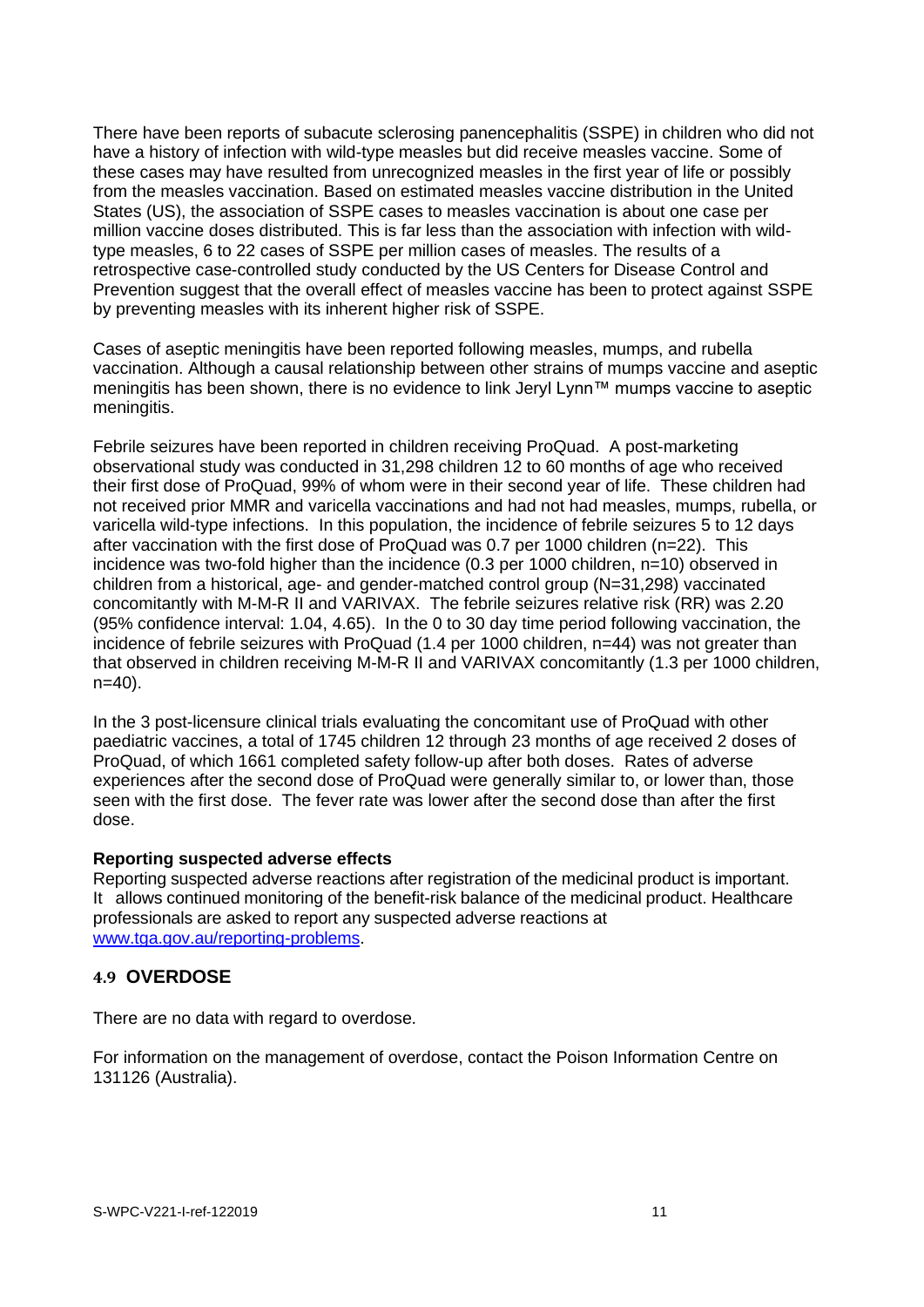# **5 PHARMACOLOGICAL PROPERTIES**

## **5.1 PHARMACODYNAMIC PROPERTIES**

## **Mechanism of action**

ProQuad is a combined attenuated live virus vaccine containing measles, mumps, rubella, and varicella viruses.

Measles, mumps, rubella, and varicella are 4 common childhood diseases caused by measles virus, mumps virus, rubella virus, and varicella virus, respectively. These diseases may be associated with serious complications and/or death. For example, measles can be associated with pneumonia and encephalitis; mumps can be associated with aseptic meningitis, deafness, and orchitis; rubella occurring during pregnancy can cause congenital rubella syndrome in the infants of infected mothers; and wild-type varicella can be associated with bacterial superinfection, pneumonia, encephalitis, and Reye syndrome.

## **Clinical trials**

#### *Efficacy*

Formal studies to evaluate the efficacy of ProQuad have not been performed. However, the efficacy of M-M-R II and VARIVAX has been demonstrated in numerous studies.

Efficacy of the measles, mumps, and rubella components of ProQuad was previously established in a series of double-blind controlled field trials with the monovalent vaccines produced by MSD, which demonstrated a high degree of protective efficacy. In these studies seroconversion in response to vaccination against measles, mumps, and rubella paralleled protection from these diseases. ProQuad elicits rates of antibody responses against measles, mumps, and rubella similar to those observed after vaccination with M-M-R II.

More than 518 million doses of M-M-R II have been distributed worldwide (1978 to 2007). Widespread use of a 2-dose vaccination schedule in the United States and countries such as Finland and Sweden has led to a >99% reduction in the incidence of each of the 3 targeted diseases. Vaccination against measles, mumps, and rubella has led to a significant reduction in the incidence of these diseases.

In combined clinical trials of VARIVAX, the protective efficacy of the vaccine against all forms of varicella ranged from 81 to 100%. In a large case-control study, the vaccine was estimated to be 85% effective against all forms of varicella and 97% effective against moderately severe and severe disease. Long-term estimated efficacy for the vaccine against all forms of varicella over 10 years was 94%. Antibody responses against varicella virus ≥5 units/mL in the glycoprotein enzyme-linked immunosorbent assay (gpELISA, a highly sensitive assay which is not commercially available) have been shown to be highly correlated with long-term protection. Clinical studies have shown that vaccination with ProQuad elicits rates of antibody responses against varicella virus ≥5 units/mL in the gpELISA similar to those observed after vaccination with VARIVAX.

## *Immunogenicity*

Immunogenicity was studied in children 12 through 23 months of age with a negative clinical history of measles, mumps, rubella, and varicella who participated in 5 randomised clinical trials. The immunogenicity of the current refrigerator-stable formulation was shown to be similar to the immunogenicity of the earlier formulation of ProQuad in a single study. In this study, 1006 subjects were vaccinated with the refrigerator-stable formulation and 513 were vaccinated with the frozen formulation. Four clinical trials had previously established that the earlier formulation of ProQuad was similar to the individual component vaccines (M-M-R II and VARIVAX, which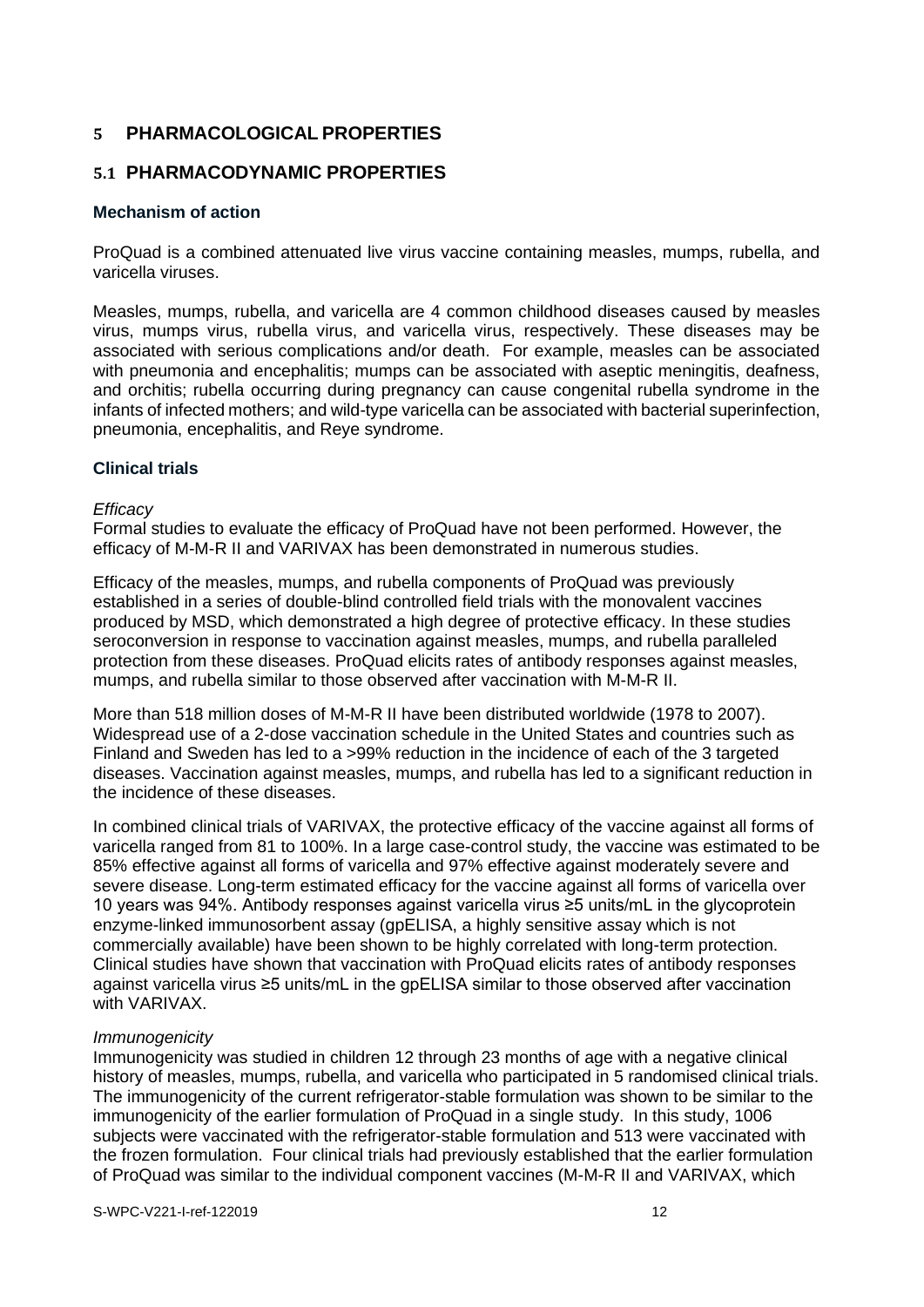are currently used in routine vaccination in some countries.

Thus, there were a total of 5 clinical trials involving 6987 subjects who received either the refrigerator stable formulation of ProQuad or the frozen formulation of ProQuad. These clinical trials demonstrated detectable immune responses to measles, mumps, rubella, and varicella in a high proportion of individuals. The presence of detectable antibody was assessed by an appropriately sensitive enzyme-linked immunosorbent assay (ELISA) for measles, mumps (wildtype and vaccine-type strains), and rubella, and by gpELISA for varicella. Following a single dose of ProQuad, the vaccine response rates were 97.7% for measles, 96.3 to 98.8% for mumps, and 98.8% for rubella. The vaccine response rate was 90.9% for varicella based on an antibody response rate ≥5 gpELISA units/mL (a response rate that has been shown to be highly correlated with long-term protection). These results were similar to the immune response rates induced by concomitant administration of M-M-R II and VARIVAX at separate injection sites (see Table 1).

#### Table 1

Summary of Combined Immunogenicity Results 6 weeks Following the Administration of a Primary Dose of ProQuad (Varicella Virus Potency  $\geq$  3.97 log<sub>10</sub> PFU) or M-M-R II and VARIVAX (Per-Protocol-Population)

| Group          | Antigen               | n    | <b>Observed Response Rate</b><br>(95% CI) |
|----------------|-----------------------|------|-------------------------------------------|
| ProQuad        | <b>Measles</b>        | 4733 | 97.4% (96.9%, 97.9%)                      |
|                | Mumps (vaccine-type)+ | 973  | 98.8% (97.9%, 99.4%)                      |
|                | Mumps (wild-type)+    | 3735 | 95.8% (95.1%, 96.4%)                      |
|                | Rubella               | 4773 | 98.5% (98.1%, 98.8%)                      |
|                | Varicella             | 4381 | 91.2% (90.3%, 92.0%)                      |
| $M-M-R II +$   | Measles               | 1516 | 98.2% (97.4%, 98.8%)                      |
| <b>VARIVAX</b> | Mumps (vaccine-type)+ | 501  | 99.4% (98.3%, 99.9%)                      |
|                | Mumps (wild-type)+    | 1017 | 98.0% (97.0%, 98.8%)                      |
|                | Rubella               | 1528 | 98.5% (97.7%, 99.0%)                      |
|                | Varicella             | 1417 | 94.1% (92.8%, 95.3%)                      |

† The mumps antibody response was assessed in different studies by two slightly different assays (using wild-type or vaccine-type strains as antigens respectively).

#### *Children who received a second dose of ProQuad*

In 2 clinical trials, 1035 subjects were administered a second dose of the frozen formulation of ProQuad approximately 3 months after the first dose. The vaccine response rates were 99.4% for measles, 99.9% for mumps, 98.3% for rubella, and 99.4% for varicella (≥5 gpELISA units/mL). The geometric mean titers (GMTs) following the second dose of ProQuad increased approximately 2 fold each for measles, mumps, and rubella, and approximately 41 fold for varicella. In these trials, the rates of adverse experiences after the second dose of ProQuad were generally similar to, or lower than, those seen with the first dose. The fever rate was lower after the second dose than after the first dose.

#### *Children who received 2 doses of ProQuad intramuscularly or subcutaneously*

In a clinical trial, 405 children received 2 doses of ProQuad, either by the intramuscular or subcutaneous route of administration. Two doses of ProQuad administered by the IM route of administration were as immunogenic as two doses administered by the SC route in terms of antibody response rates and antibody titers to measles, mumps, rubella, and varicella.

## *Children who received the earlier formulation of ProQuad at 4 through 6 years of age after primary vaccination with M-M-R II and VARIVAX.*

S-WPC-V221-I-ref-122019 13 The immunogenicity and safety of the frozen formulation of ProQuad were evaluated in a clinical trial involving 799 subjects 4 through 6 years of age who had received M-M-R II and VARIVAX at least 1 month prior to study entry. Following the dose of ProQuad, GMTs for measles, mumps, rubella, and varicella were similar to those following a second dose of M-M-R II and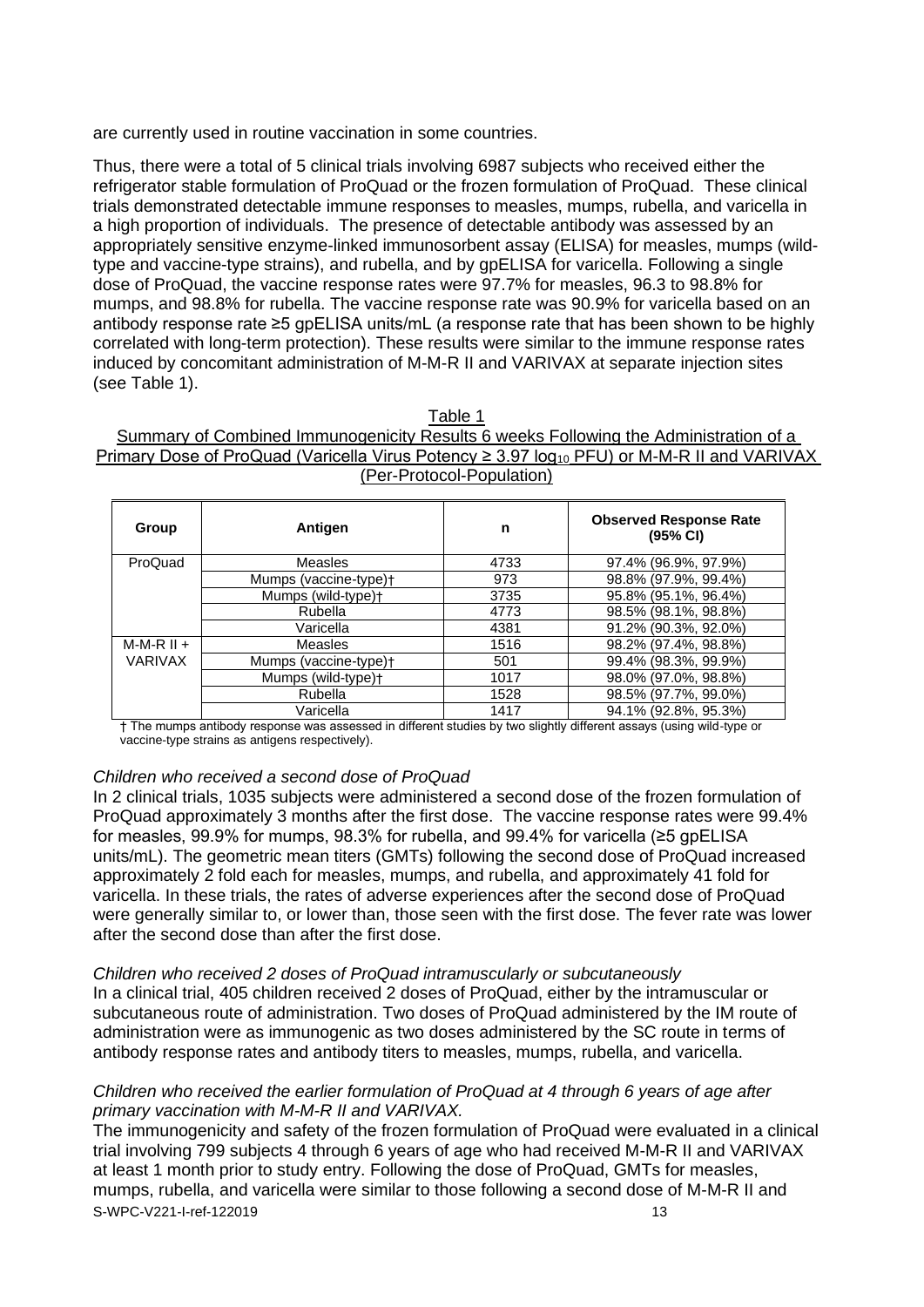VARIVAX administered concomitantly at separate injection sites. Additionally, GMTs for measles, mumps, and rubella were similar to those following a second dose of M-M-R II given concomitantly with placebo. In this trial, the rates and types of adverse experiences seen in the group that received ProQuad were generally similar to those seen in the control groups (see Table 2).

#### Table 2

Summary of Observed Antibody Responses to Measles, Mumps, Rubella and Varicella 6 weeks Following the Administration of a Primary Dose of ProQuad (Varicella Virus Potency ≥ 3.97 log<sub>10</sub> PFU) in Subjects Who Had Previously Received M-M-R II and VARIVAX (Per-Protocol-Population)

| Group              | Antigen        | n   | <b>GMT(95% CI)</b>      | Seroprotection (95% CI) |
|--------------------|----------------|-----|-------------------------|-------------------------|
| ProQuad            | <b>Measles</b> | 367 | 1985.9 (1817.6, 2169.9) | 99.2% (97.6%, 99.8%)    |
|                    | <b>Mumps</b>   | 367 | 206.0 (188.2, 225.4)    | 99.5% (98.0%, 99.9%)    |
|                    | Rubella        | 367 | 217.3 (200.1, 236.0)    | 100% (99.0%, 100%)      |
|                    | Varicella+     | 367 | 322.2 (278.9, 372.2)    | 98.9% (97.2%, 99.7%)    |
| M-M-R II + VARIVAX | <b>Measles</b> | 171 | 2084.3 (1852.3, 2345.5) | 99.4% (96.8%, 100%)     |
|                    | <b>Mumps</b>   | 171 | 295.9 (262.5, 333.5)    | 100% (97.9%, 100%)      |
|                    | Rubella        | 171 | 154.1 (138.9. 170.9)    | 99.4% (96.8%, 100%)     |
|                    | Varicella+     | 171 | 209.3 (171.2, 255.9)    | 99.4% (96.8%, 100%)     |
| M-M-R II + VARIVAX | Measles        | 185 | 2046.9 (1815.2, 2308.2) | 100% (98.0%, 100%)      |
|                    | Mumps          | 185 | 308.5 (269.6, 352.9)    | 100% (98.0%, 100%)      |
|                    | Rubella        | 185 | 174.0 (157.3. 192.6)    | 100% (98.0%, 100%)      |
|                    | Varicella+     | N/A | N/A                     | N/A                     |

† Percent of subjects who had a postvaccination VZV antibody titer ≥5 gp ELISA units/mL.

#### *Persistence of Immune Response*

The persistence of antibody at 1 year after vaccination was evaluated in a subset of 2108 subjects who were involved in 1 clinical trial using the frozen formulation of ProQuad. The antibody persistence rates 1 year postvaccination in recipients of a single dose of ProQuad were 98.9% (1722/1741) for measles, 96.7% (1676/1733) for mumps, 99.6% (1796/1804) for rubella, and 97.5% (1512/1550) for varicella (≥5 gpELISA units/mL).

Experience with M-M-R II demonstrates that antibodies to measles, mumps and rubella viruses are still detectable in most individuals 11 to 13 years after primary vaccination. In clinical studies involving healthy subjects who received 1 dose of VARIVAX, detectable varicella antibodies were present in most individuals tested for up to 10 years postvaccination.

#### *Herpes Zoster*

In a clinical trial, 2 cases of herpes zoster were reported in 2108 healthy subjects 12 through 23 months of age who were vaccinated with the frozen formulation of ProQuad and followed for 1 year. Both cases were unremarkable and no sequelae were reported.

The reported rate of zoster in recipients of VARIVAX appears not to exceed that previously determined in a population-based study of healthy children who had experienced wild-type varicella. In clinical trials, 12 cases of herpes zoster were reported in 9543 vaccinated individuals 12 months through 12 years of age during 84,414 person-years of follow-up. This resulted in a calculated incidence of at least 0.14 cases per 1,000 person-years. The incidence of herpes zoster following naturally acquired infection in subjects > 5 years of age and persons 5 to 9 years of age has been reported to be 1.1 and 0.51 per 1,000 person-years, respectively. All 12 cases reported after VARIVAX were mild and no sequelae were reported. The long-term effect of VARIVAX on the incidence of herpes zoster is unknown at present.

#### *Reye Syndrome*

Reye syndrome following wild-type varicella infection has occurred in children and adolescents, the majority of whom received salicylates. In clinical studies using both formulations of ProQuad

S-WPC-V221-I-ref-122019 14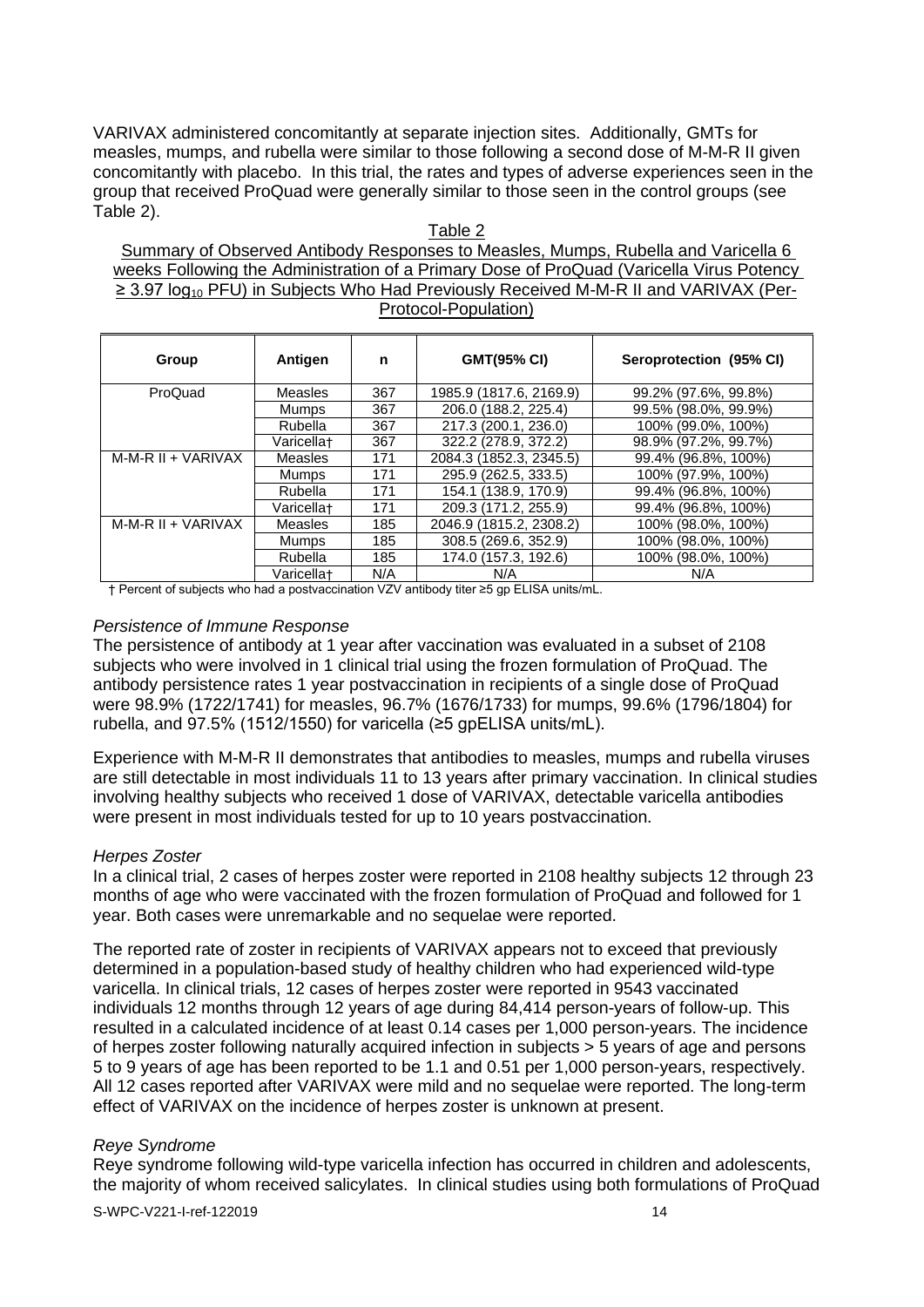and in the clinical studies of VARIVAX, physicians advised subjects not to use salicylates for 6 weeks after vaccination. There were no reports of Reye syndrome in recipients of ProQuad or VARIVAX during these studies.

## *Studies With Other Vaccines*

In a clinical trial involving 1913 healthy subjects 12 through 15 months of age, 949 received the frozen formulation of ProQuad, Diphtheria and Tetanus Toxoids and Acellular Pertussis Vaccine Adsorbed (DTaP) and *Haemophilus* b Conjugate (Meningococcal Protein Conjugate) and Hepatitis B (Recombinant) Vaccine concomitantly at separate injection sites. Another 485 healthy subjects received ProQuad at the initial visit followed by DTaP and Haemophilus b Conjugate and Hepatitis B (Recombinant) Vaccine given concomitantly 6 weeks later. In subjects 13.5 months of age or older, seroconversion rates and antibody titers were comparable between the 2 groups at approximately 6 weeks postvaccination. However, in subjects less than 13.5 months of age, seroconversion rates and antibody titers were comparable between the 2 groups for each of the vaccine components except pertussis FHA (see Section 4.5 INTERACTIONS WITH OTHER MEDICINES AND OTHER FORMS OF INTERACTIONS*)*. No clinically significant differences in adverse experiences were reported between the 2 treatment groups.

*ProQuad administered with Pneumococcal 7-valent Conjugate Vaccine (PREVNAR*<sup>1</sup> *)* In a clinical trial involving 1027 healthy children 12 through 15 months of age, 510 were randomised to receive ProQuad and Prevnar concomitantly at separate injection sites, and 517 were randomised to receive ProQuad and Prevnar non-concomitantly. Seroconversion rates and antibody titers for measles, mumps, rubella, varicella, and *S.pneumoniae* types 4, 6B, 9V, 14, 18C, 19F, and 23F were comparable in the concomitant and non-concomitant groups at 6 weeks post-vaccination indicating that ProQuad and Prevnar can be administered concomitantly at separate injection sites. No clinically significant differences in adverse events were reported between treatment groups.

In a clinical trial involving 1800 healthy children 12 through 23 months of age, 1453 were randomised to receive 2 doses of VAQTA, and 347 were randomised to receive 2 doses of VAQTA concomitantly with 2 doses ProQuad at least 6 months apart. Rates of adverse experiences were lower following a second dose than following the first dose of both vaccines given concomitantly.

## *ProQuad administered with Pneumococcal 7-valent Conjugate Vaccine and/or Hepatitis A (VAQTA)*

In a clinical trial involving 653 healthy children 12 through 15 months of age, 330 were randomised to receive ProQuad and Prevnar concomitantly followed by VAQTA 6 weeks later. Seroconversion rates and antibody titers for measles, mumps, rubella, varicella, and *S.pneumoniae* types 4, 6B, 9V, 14, 18C, 19F, and 23F were comparable between the 3 groups at 6 weeks post-vaccination indicating that ProQuad, VAQTA and Prevnar can be administered concomitantly at separate injection sites. No clinically significant differences in adverse events were reported among treatment groups.

# **5.2 PHARMACOKINETIC PROPERTIES**

# **Absorption**

Not applicable

**Distribution** Not applicable

S-WPC-V221-I-ref-122019 15 <sup>1</sup> Trademark of Wyeth Pharmaceuticals, Inc. Licensed in Australia as Prevenar.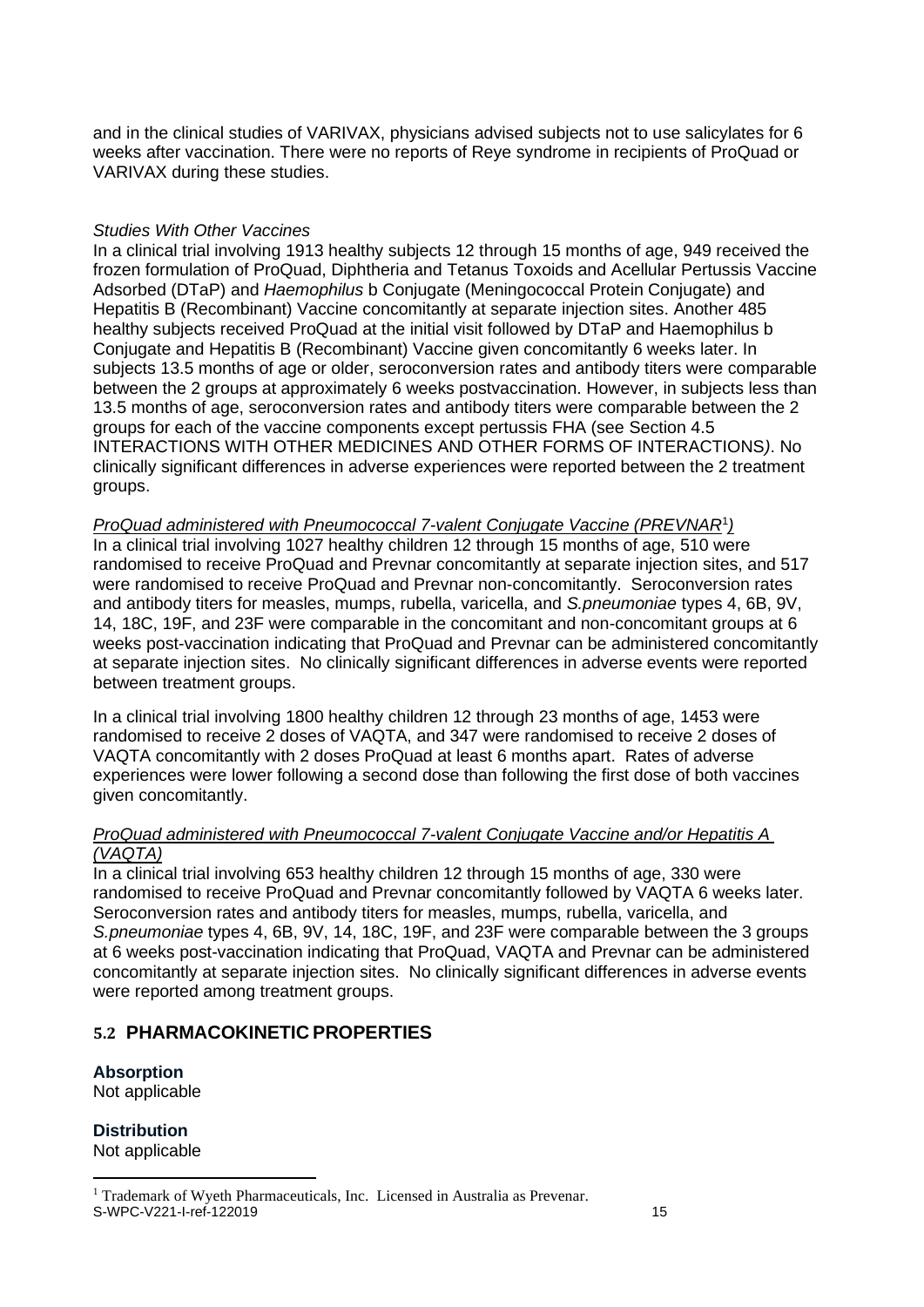## **Metabolism**

Not applicable

## **Excretion**

Not applicable

# **5.3 PRECLINICALSAFETY DATA**

**Genotoxicity** *Mutagenicity* ProQuad has not been evaluated for its mutagenic potential.

## **Carcinogenicity**

ProQuad has not been evaluated for its carcinogenic potential

# **6 PHARMACEUTICAL PARTICULARS**

# **6.1 LIST OF EXCIPIENTS**

**Excipients** sucrose hydrolysed gelatin (porcine) urea sodium chloride sorbitol monosodium glutamate monohydrate monobasic sodium phosphate dibasic sodium phosphate sodium bicarbonate monobasic potassium phosphate dibasic potassium phosphate potassium chloride neomycin phenolsulfonphthalein

# **6.2 INCOMPATIBILITIES**

Not applicable. Please refer to Section 4.5 INTERACTIONS WITH OTHER MEDICINES AND OTHER FORMS OF INTERACTIONS for further information.

# **6.3 SHELF LIFE**

The expiry date can be found on the packaging. In Australia, information on the shelf life can be found on the public summary of the Australian Register of Therapeutic Goods (ARTG).

# **6.4 SPECIAL PRECAUTIONS FOR STORAGE**

During shipment to ensure that there is no loss of potency, the vaccine must be maintained at a temperature of ≤8°C, but not exceed temperatures lower than -50ºC (-58ºF). Use of dry ice may subject ProQuad to temperatures colder than -50ºC (-58ºF).

Immediately upon receipt of the vaccine shipment, the vaccine must be kept in the refrigerator at

S-WPC-V221-I-ref-122019 16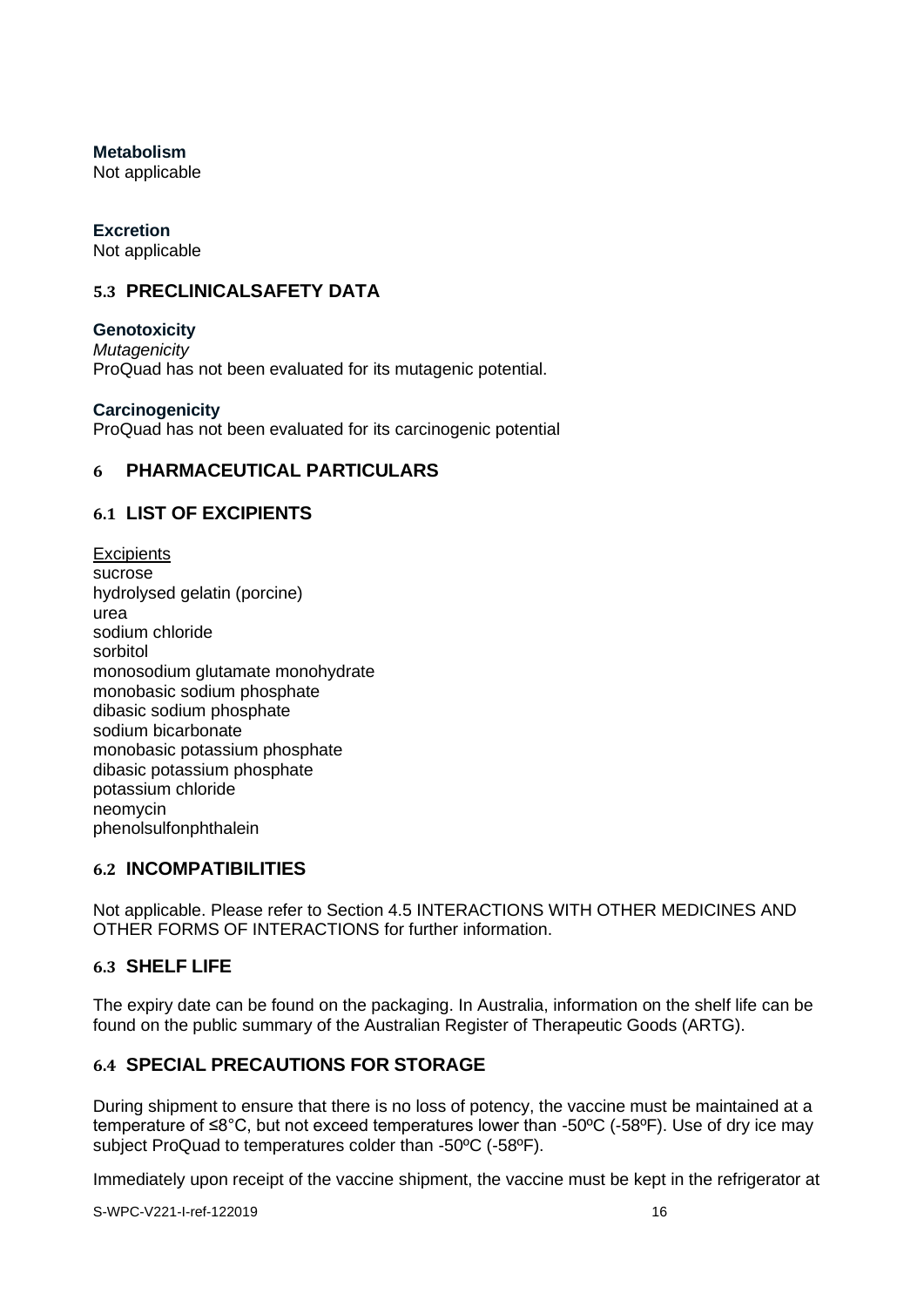a temperature of 2°C to 8°C until ready for use. THE VACCINE SHOULD NOT BE FROZEN.

Before reconstitution, ProQuad has a shelf life of 18 months when refrigerated at 2ºC to 8°C.

DO NOT STORE LYOPHILISED VACCINE AT ROOM TEMPERATURE.

IF LYOPHILISED VACCINE IS INADVERTENTLY STORED AT ROOM TEMPERATURE, IT SHOULD BE DISCARDED.

Protect the vaccine from light at all times since such exposure may inactivate the vaccine viruses.

## **DISCARD IF RECONSTITUTED VACCINE IS NOT USED WITHIN 60 MINUTES (1 HOUR) WHEN STORED AT 20ºC to 25°C OR WITHIN 150 MINUTES (2.5 HOURS) WHEN STORED AT 2ºC to 8°C.**

The diluent should be stored separately at room temperature (20°C to 25°C), or in the refrigerator (2°C to 8°C).

Composite packs containing the vaccine vial and diluent:

For composite packs with the vaccine vial and diluent packaged together, store in the refrigerator at 2°C to 8°C. **DO NOT STORE THE COMPOSITE PACK IN THE FREEZER**.

# **6.5 NATURE AND CONTENTS OF CONTAINER**

ProQuad is supplied as:

(1) a single-dose vial of lyophilised vaccine and a single-dose vial or needleless syringe of diluent supplied in a separate carton

(2) a box of five single-dose vials of lyophilised vaccine and a box of five single-dose vials or five needleless syringes of diluent supplied in a separate carton

(3) a box of ten single-dose vials of lyophilised vaccine and a box of ten single-dose vials or ten needleless syringes of diluent supplied in a separate carton

(4) a single-dose vial of lyophilised vaccine with a single-dose vial or syringe of diluent in one carton

(5) five single-dose vials of lyophilised vaccine with five single-dose vials or syringes of diluent in one carton

(6) ten single-dose vials of lyophilised vaccine and ten single-dose vials or syringes of diluent in one carton

(7) a box of ten single-dose vials of lyophilised vaccine

The frozen formulation of this product is not available.

*Not all presentations and pack sizes may be supplied.*

# **6.6 SPECIAL PRECAUTIONS FOR DISPOSAL**

In Australia, any unused medicine or waste material should be disposed of by taking to your local pharmacy.

# **6.7 PHYSICOCHEMICAL PROPERTIES**

**Chemical structure** Not applicable